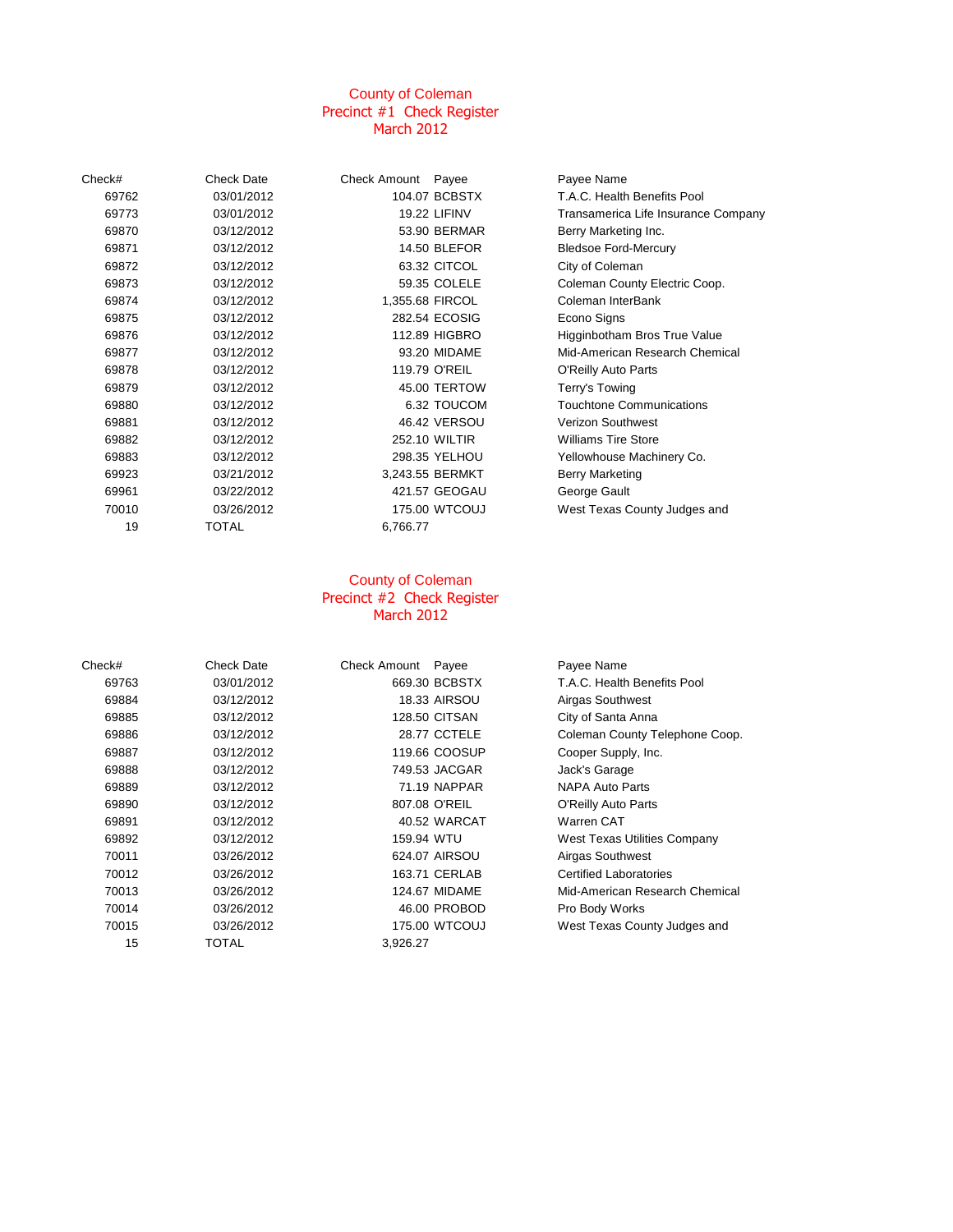### County of Coleman March 2012 Precinct #3 Check Register

| Check# | <b>Check Date</b> | <b>Check Amount</b> | Payee                | Payee Name           |
|--------|-------------------|---------------------|----------------------|----------------------|
| 69764  | 03/01/2012        |                     | 201.32 BCBSTX        | T.A.C. Health        |
| 69769  | 03/01/2012        |                     | 38.46 GUARDI         | Guardian - Ar        |
| 69893  | 03/12/2012        |                     | <b>14.50 BLEFOR</b>  | <b>Bledsoe Ford</b>  |
| 69894  | 03/12/2012        |                     | 27.84 COLELE         | Coleman Cou          |
| 69895  | 03/12/2012        |                     | 22.21 COLWAT         | Coleman Cou          |
| 69896  | 03/12/2012        |                     | 22.56 CCTELE         | Coleman Cou          |
| 69897  | 03/12/2012        |                     | 1.936.68 FIRCOL      | Coleman Inte         |
| 69898  | 03/12/2012        |                     | <b>199.58 MONAUT</b> | Monroe Auto          |
| 69899  | 03/12/2012        |                     | 51.49 DUNDIS         | Trashaway/D          |
| 69900  | 03/12/2012        | 1.164.19 WILTIR     |                      | <b>Williams Tire</b> |
| 69920  | 03/14/2012        |                     | 3,781.50 BERMKT      | <b>Berry Marketi</b> |
| 11     | <b>TOTAL</b>      | 7,460.33            |                      |                      |
|        |                   |                     |                      |                      |

| Date   | Check Amount Payee |                      | Payee Name                  |
|--------|--------------------|----------------------|-----------------------------|
| 1/2012 |                    | 201.32 BCBSTX        | T.A.C. Health Benefits      |
| 1/2012 |                    | 38.46 GUARDI         | Guardian - Appleton         |
| 2/2012 |                    | <b>14.50 BLEFOR</b>  | <b>Bledsoe Ford-Mercury</b> |
| 2/2012 |                    | 27.84 COLELE         | <b>Coleman County Elect</b> |
| 2/2012 |                    | 22.21 COLWAT         | <b>Coleman County Spec</b>  |
| 2/2012 |                    | 22.56 CCTELE         | <b>Coleman County Telep</b> |
| 2/2012 |                    | 1,936.68 FIRCOL      | Coleman InterBank           |
| 2/2012 |                    | <b>199.58 MONAUT</b> | Monroe Auto Parts           |
| 2/2012 |                    | 51.49 DUNDIS         | Trashaway/Duncan #6         |
| 2/2012 | 1.164.19 WILTIR    |                      | <b>Williams Tire Store</b>  |
| 4/2012 |                    | 3,781.50 BERMKT      | <b>Berry Marketing</b>      |
|        | 7,460.33           |                      |                             |
|        |                    |                      |                             |

# 03/01/2012 201.32 BCBSTX T.A.C. Health Benefits Pool 03/12/2012 27.84 COLELE Coleman County Electric Coop. 22.21 COLWAT Coleman County Special Utility District ertical definition of the Coleman County Telephone Coop.<br>1936.68 FIRCOL Coleman InterBank E<br>Figure 1,936.69 First part of the Part of the Part of the Part of the Part of the Part of the Part of the Part of the Part of the Part of the Part of the Part of the Part of the Part of the Part of the Part of the Part o 2/2012 51.49 DUNDIS Trashaway/Duncan #691

## Precinct #4 Check Register March 2012 County of Coleman

| Check# | <b>Check Date</b> | Check Amount Payee |                 | Payee Name                                     |
|--------|-------------------|--------------------|-----------------|------------------------------------------------|
| 69765  | 03/01/2012        |                    | 6.54 BCBSTX     | T.A.C. Health Benefits Pool                    |
| 69770  | 03/01/2012        |                    | 76.49 GUARDI    | Guardian - Appleton                            |
| 69901  | 03/12/2012        |                    | 326.86 ABIDIE   | Abilene Diesel Injection Services Inc.         |
| 69902  | 03/12/2012        |                    | 145.98 ABISAL   | Abilene Sales Inc.                             |
| 69903  | 03/12/2012        |                    | 87.07 ALLWAS    | <b>Allied Waste Services</b>                   |
| 69904  | 03/12/2012        |                    | 112.80 BERMAR   | Berry Marketing Inc.                           |
| 69905  | 03/12/2012        |                    | 88.93 COLELE    | Coleman County Electric Coop.                  |
| 69906  | 03/12/2012        |                    | 22.21 COLWAT    | <b>Coleman County Special Utility District</b> |
| 69907  | 03/12/2012        |                    | 228.56 HYDROT   | <b>HYDROTEX</b>                                |
| 69908  | 03/12/2012        |                    | 1.29 HIGBRO     | Higginbotham Bros True Value                   |
| 69909  | 03/12/2012        |                    | 50.37 JOHIMP    | Johnson Implement Company                      |
| 69910  | 03/12/2012        |                    | 1,777.36 MONAUT | Monroe Auto Parts                              |
| 69911  | 03/12/2012        |                    | 166.06 O'REIL   | O'Reilly Auto Parts                            |
| 69912  | 03/12/2012        |                    | 6.52 TOUCOM     | <b>Touchtone Communications</b>                |
| 69913  | 03/12/2012        |                    | 42.09 VERSOU    | <b>Verizon Southwest</b>                       |
| 69914  | 03/12/2012        |                    | 12.78 WARCAT    | Warren CAT                                     |
| 69915  | 03/12/2012        |                    | 58.85 WILTIR    | <b>Williams Tire Store</b>                     |
| 70016  | 03/26/2012        |                    | 180.00 LAMWEL   | Lambert Welding                                |
| 70017  | 03/26/2012        |                    | 175.00 WTCOUJ   | West Texas County Judges and                   |
| 19     | TOTAL             | 3,565.76           |                 |                                                |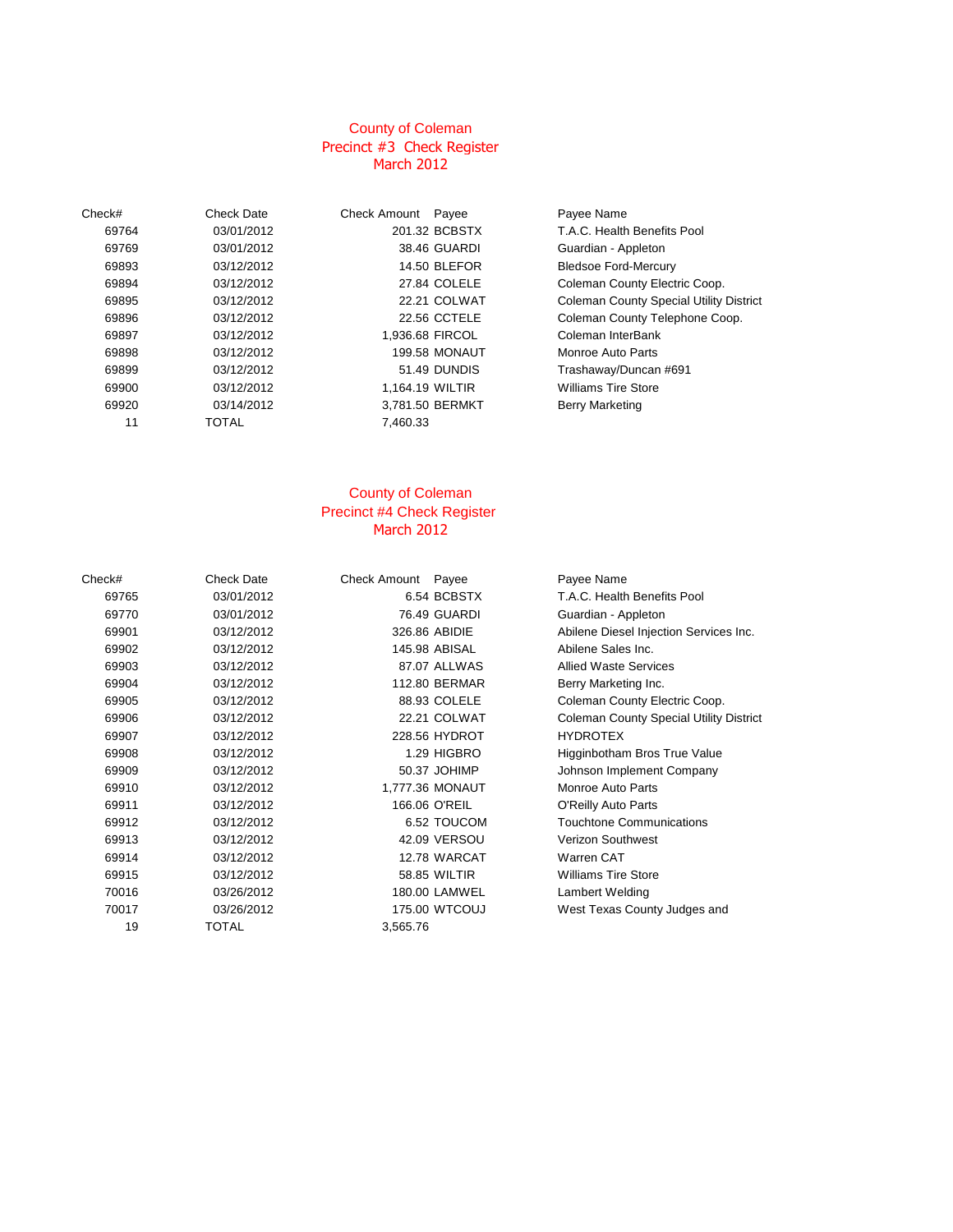## General Road & Bridge Fund Check Register March 2012 County of Coleman

Check# Check Date Check Amount Payee Payee Name 03/01/2012 83.08 GUARDI Guardian - Appleton 03/12/2012 3,000.00 DOUTUC Doug Tucker 70009 03/26/2012 40.00 SCRART Screen Art Graphics

31,696.02 Payroll 2,954.07 Payroll Taxes 80,000.00 Transfers to precincts

 03/01/2012 8,520.98 BCBSTX T.A.C. Health Benefits Pool 03/01/2012 224.00 LISTBL Blue Cross Blue Shield of Texas 03/01/2012 31.90 TRALIF Conseco Life Insurance Co. 03/01/2012 28.90 CONSEC Washington National Ins. Co. 03/12/2012 44.00 REESAF Reeves Safety Consultants 5,039.47 Retirement Contributions

### March 2012 General Fund Check Register

| T.A.C. Health Benefits Pool<br>03/01/2012<br>15,577.50 BCBSTX<br>69760<br>1,036.06 GUARDI<br>Guardian - Appleton<br>69767<br>03/01/2012<br>03/01/2012<br>206.07 LIFINV<br>69772<br>129.75 CONSEC<br>Washington National Ins. Co.<br>69774<br>03/01/2012<br>69776<br>03/06/2012<br>35.00 ELECOU<br>Eleventh Court of Appeals<br>1,962.94 SHEOFF<br>Wade Turner, Sheriff<br>69777<br>03/07/2012<br>245.31 CHRBUR<br><b>Christin Burris</b><br>69778<br>03/07/2012<br>Tiffany D. Zirkle<br>69779<br>03/09/2012<br><b>GUETIF</b><br><b>BAKNAN</b><br>69780<br>03/09/2012<br>Nancy G Baker<br>Carla J Berry<br>69781<br>03/09/2012<br><b>BERCAR</b><br>Christin D Burris<br>69782<br><b>BURCHR</b><br>03/09/2012<br><b>CAMWIL</b><br>William N Campbell<br>69783<br>03/09/2012<br>Christine D Connelly<br>69784<br><b>CONCHR</b><br>03/09/2012<br>David L Dunlap<br>69785<br><b>DUNDAV</b><br>03/09/2012<br><b>GEOJAR</b><br>Jarvis M George<br>69786<br>03/09/2012<br>Beverly K Harris<br><b>HARBEV</b><br>69787<br>03/09/2012<br>Darlene A Huddle<br><b>HUDDAR</b><br>69788<br>03/09/2012<br>69789<br><b>LEMCAT</b><br>Cathryn R LeMay<br>03/09/2012<br>69790<br><b>MAYMAR</b><br>Margie K Mayo<br>03/09/2012<br>Patricia S McMillan<br><b>SMIPAT</b><br>69791<br>03/09/2012<br>69792<br><b>MENSTA</b><br>Stacey D Mendoza<br>03/09/2012<br><b>ROSJOE</b><br>69793<br>Joe L Rose<br>03/09/2012<br><b>TRAJAM</b><br>Jamie L Trammell<br>69794<br>03/09/2012<br>Joe D Watson<br>69795<br>03/09/2012<br><b>WATJOE</b><br><b>BEARIC</b><br>Richard L Beal<br>69796<br>03/09/2012<br><b>DAVBOB</b><br>Bobby A Davis<br>69797<br>03/09/2012<br>03/09/2012<br><b>STEJOH</b><br>Johnny M Stephenson<br>69798<br>Mark L Williams<br>03/09/2012<br><b>WILMAR</b><br>69799<br>69800<br><b>CROBOB</b><br>Bobby J Croft<br>03/09/2012 | Check# | <b>Check Date</b> | Check Amount Payee | Payee Name                          |
|-----------------------------------------------------------------------------------------------------------------------------------------------------------------------------------------------------------------------------------------------------------------------------------------------------------------------------------------------------------------------------------------------------------------------------------------------------------------------------------------------------------------------------------------------------------------------------------------------------------------------------------------------------------------------------------------------------------------------------------------------------------------------------------------------------------------------------------------------------------------------------------------------------------------------------------------------------------------------------------------------------------------------------------------------------------------------------------------------------------------------------------------------------------------------------------------------------------------------------------------------------------------------------------------------------------------------------------------------------------------------------------------------------------------------------------------------------------------------------------------------------------------------------------------------------------------------------------------------------------------------------------------------------------------------------------------------------------------------------------------------------------------------------------------------------------------------|--------|-------------------|--------------------|-------------------------------------|
|                                                                                                                                                                                                                                                                                                                                                                                                                                                                                                                                                                                                                                                                                                                                                                                                                                                                                                                                                                                                                                                                                                                                                                                                                                                                                                                                                                                                                                                                                                                                                                                                                                                                                                                                                                                                                       |        |                   |                    |                                     |
|                                                                                                                                                                                                                                                                                                                                                                                                                                                                                                                                                                                                                                                                                                                                                                                                                                                                                                                                                                                                                                                                                                                                                                                                                                                                                                                                                                                                                                                                                                                                                                                                                                                                                                                                                                                                                       |        |                   |                    |                                     |
|                                                                                                                                                                                                                                                                                                                                                                                                                                                                                                                                                                                                                                                                                                                                                                                                                                                                                                                                                                                                                                                                                                                                                                                                                                                                                                                                                                                                                                                                                                                                                                                                                                                                                                                                                                                                                       |        |                   |                    | Transamerica Life Insurance Company |
|                                                                                                                                                                                                                                                                                                                                                                                                                                                                                                                                                                                                                                                                                                                                                                                                                                                                                                                                                                                                                                                                                                                                                                                                                                                                                                                                                                                                                                                                                                                                                                                                                                                                                                                                                                                                                       |        |                   |                    |                                     |
|                                                                                                                                                                                                                                                                                                                                                                                                                                                                                                                                                                                                                                                                                                                                                                                                                                                                                                                                                                                                                                                                                                                                                                                                                                                                                                                                                                                                                                                                                                                                                                                                                                                                                                                                                                                                                       |        |                   |                    |                                     |
|                                                                                                                                                                                                                                                                                                                                                                                                                                                                                                                                                                                                                                                                                                                                                                                                                                                                                                                                                                                                                                                                                                                                                                                                                                                                                                                                                                                                                                                                                                                                                                                                                                                                                                                                                                                                                       |        |                   |                    |                                     |
|                                                                                                                                                                                                                                                                                                                                                                                                                                                                                                                                                                                                                                                                                                                                                                                                                                                                                                                                                                                                                                                                                                                                                                                                                                                                                                                                                                                                                                                                                                                                                                                                                                                                                                                                                                                                                       |        |                   |                    |                                     |
|                                                                                                                                                                                                                                                                                                                                                                                                                                                                                                                                                                                                                                                                                                                                                                                                                                                                                                                                                                                                                                                                                                                                                                                                                                                                                                                                                                                                                                                                                                                                                                                                                                                                                                                                                                                                                       |        |                   |                    |                                     |
|                                                                                                                                                                                                                                                                                                                                                                                                                                                                                                                                                                                                                                                                                                                                                                                                                                                                                                                                                                                                                                                                                                                                                                                                                                                                                                                                                                                                                                                                                                                                                                                                                                                                                                                                                                                                                       |        |                   |                    |                                     |
|                                                                                                                                                                                                                                                                                                                                                                                                                                                                                                                                                                                                                                                                                                                                                                                                                                                                                                                                                                                                                                                                                                                                                                                                                                                                                                                                                                                                                                                                                                                                                                                                                                                                                                                                                                                                                       |        |                   |                    |                                     |
|                                                                                                                                                                                                                                                                                                                                                                                                                                                                                                                                                                                                                                                                                                                                                                                                                                                                                                                                                                                                                                                                                                                                                                                                                                                                                                                                                                                                                                                                                                                                                                                                                                                                                                                                                                                                                       |        |                   |                    |                                     |
|                                                                                                                                                                                                                                                                                                                                                                                                                                                                                                                                                                                                                                                                                                                                                                                                                                                                                                                                                                                                                                                                                                                                                                                                                                                                                                                                                                                                                                                                                                                                                                                                                                                                                                                                                                                                                       |        |                   |                    |                                     |
|                                                                                                                                                                                                                                                                                                                                                                                                                                                                                                                                                                                                                                                                                                                                                                                                                                                                                                                                                                                                                                                                                                                                                                                                                                                                                                                                                                                                                                                                                                                                                                                                                                                                                                                                                                                                                       |        |                   |                    |                                     |
|                                                                                                                                                                                                                                                                                                                                                                                                                                                                                                                                                                                                                                                                                                                                                                                                                                                                                                                                                                                                                                                                                                                                                                                                                                                                                                                                                                                                                                                                                                                                                                                                                                                                                                                                                                                                                       |        |                   |                    |                                     |
|                                                                                                                                                                                                                                                                                                                                                                                                                                                                                                                                                                                                                                                                                                                                                                                                                                                                                                                                                                                                                                                                                                                                                                                                                                                                                                                                                                                                                                                                                                                                                                                                                                                                                                                                                                                                                       |        |                   |                    |                                     |
|                                                                                                                                                                                                                                                                                                                                                                                                                                                                                                                                                                                                                                                                                                                                                                                                                                                                                                                                                                                                                                                                                                                                                                                                                                                                                                                                                                                                                                                                                                                                                                                                                                                                                                                                                                                                                       |        |                   |                    |                                     |
|                                                                                                                                                                                                                                                                                                                                                                                                                                                                                                                                                                                                                                                                                                                                                                                                                                                                                                                                                                                                                                                                                                                                                                                                                                                                                                                                                                                                                                                                                                                                                                                                                                                                                                                                                                                                                       |        |                   |                    |                                     |
|                                                                                                                                                                                                                                                                                                                                                                                                                                                                                                                                                                                                                                                                                                                                                                                                                                                                                                                                                                                                                                                                                                                                                                                                                                                                                                                                                                                                                                                                                                                                                                                                                                                                                                                                                                                                                       |        |                   |                    |                                     |
|                                                                                                                                                                                                                                                                                                                                                                                                                                                                                                                                                                                                                                                                                                                                                                                                                                                                                                                                                                                                                                                                                                                                                                                                                                                                                                                                                                                                                                                                                                                                                                                                                                                                                                                                                                                                                       |        |                   |                    |                                     |
|                                                                                                                                                                                                                                                                                                                                                                                                                                                                                                                                                                                                                                                                                                                                                                                                                                                                                                                                                                                                                                                                                                                                                                                                                                                                                                                                                                                                                                                                                                                                                                                                                                                                                                                                                                                                                       |        |                   |                    |                                     |
|                                                                                                                                                                                                                                                                                                                                                                                                                                                                                                                                                                                                                                                                                                                                                                                                                                                                                                                                                                                                                                                                                                                                                                                                                                                                                                                                                                                                                                                                                                                                                                                                                                                                                                                                                                                                                       |        |                   |                    |                                     |
|                                                                                                                                                                                                                                                                                                                                                                                                                                                                                                                                                                                                                                                                                                                                                                                                                                                                                                                                                                                                                                                                                                                                                                                                                                                                                                                                                                                                                                                                                                                                                                                                                                                                                                                                                                                                                       |        |                   |                    |                                     |
|                                                                                                                                                                                                                                                                                                                                                                                                                                                                                                                                                                                                                                                                                                                                                                                                                                                                                                                                                                                                                                                                                                                                                                                                                                                                                                                                                                                                                                                                                                                                                                                                                                                                                                                                                                                                                       |        |                   |                    |                                     |
|                                                                                                                                                                                                                                                                                                                                                                                                                                                                                                                                                                                                                                                                                                                                                                                                                                                                                                                                                                                                                                                                                                                                                                                                                                                                                                                                                                                                                                                                                                                                                                                                                                                                                                                                                                                                                       |        |                   |                    |                                     |
|                                                                                                                                                                                                                                                                                                                                                                                                                                                                                                                                                                                                                                                                                                                                                                                                                                                                                                                                                                                                                                                                                                                                                                                                                                                                                                                                                                                                                                                                                                                                                                                                                                                                                                                                                                                                                       |        |                   |                    |                                     |
|                                                                                                                                                                                                                                                                                                                                                                                                                                                                                                                                                                                                                                                                                                                                                                                                                                                                                                                                                                                                                                                                                                                                                                                                                                                                                                                                                                                                                                                                                                                                                                                                                                                                                                                                                                                                                       |        |                   |                    |                                     |
|                                                                                                                                                                                                                                                                                                                                                                                                                                                                                                                                                                                                                                                                                                                                                                                                                                                                                                                                                                                                                                                                                                                                                                                                                                                                                                                                                                                                                                                                                                                                                                                                                                                                                                                                                                                                                       |        |                   |                    |                                     |
|                                                                                                                                                                                                                                                                                                                                                                                                                                                                                                                                                                                                                                                                                                                                                                                                                                                                                                                                                                                                                                                                                                                                                                                                                                                                                                                                                                                                                                                                                                                                                                                                                                                                                                                                                                                                                       |        |                   |                    |                                     |
|                                                                                                                                                                                                                                                                                                                                                                                                                                                                                                                                                                                                                                                                                                                                                                                                                                                                                                                                                                                                                                                                                                                                                                                                                                                                                                                                                                                                                                                                                                                                                                                                                                                                                                                                                                                                                       |        |                   |                    |                                     |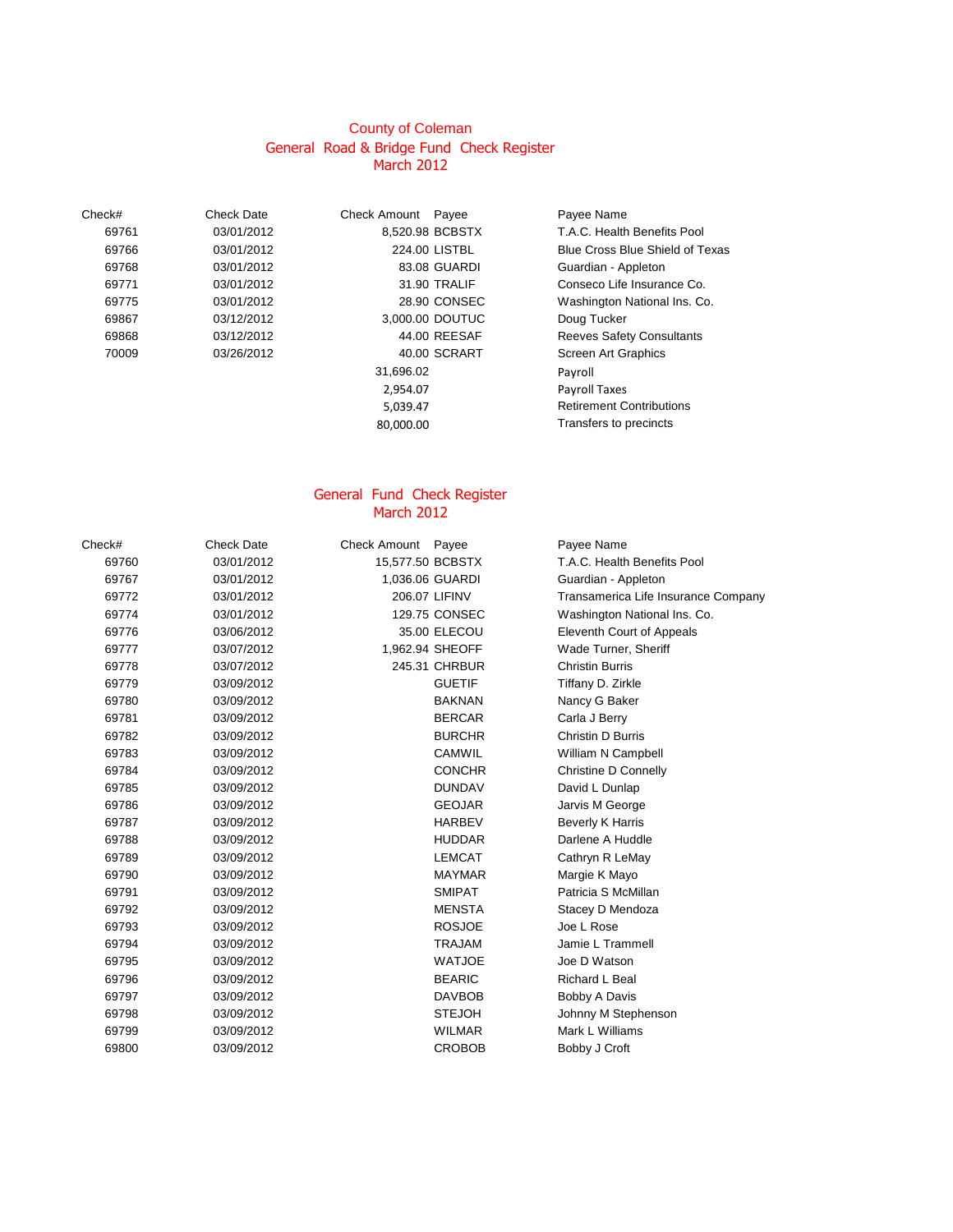| 69801 | 03/09/2012 | <b>FORTER</b>    | <b>Terry G Fortune</b>               |
|-------|------------|------------------|--------------------------------------|
| 69802 | 03/09/2012 | <b>ROBOLL</b>    | Ollie W Roberson, Jr.                |
| 69803 | 03/09/2012 | <b>DILEDD</b>    | Eddie W Dillard                      |
| 69804 | 03/09/2012 | <b>MORJOE</b>    | William J Morris                     |
| 69805 | 03/09/2012 | PEEDAV           | David P Peeples, III                 |
| 69806 | 03/09/2012 | LAWSCO           | Scotty W Lawrence                    |
| 69807 | 03/09/2012 | <b>SMIMAR</b>    | Mark R Smith                         |
| 69808 | 03/09/2012 | ROMALE           | Alejandro Torres-Romero              |
| 69809 | 03/09/2012 | <b>BOWROB</b>    | Robert L Bowen                       |
| 69810 | 03/09/2012 | <b>BURCOD</b>    | Cody L Burris                        |
| 69811 | 03/09/2012 | WALMAC           | Mackie J Walters                     |
| 69812 | 03/07/2012 | <b>WOOCON</b>    | Connie Y Beloat                      |
| 69813 | 03/07/2012 | <b>COGLES</b>    | Leslie W Cogdill                     |
| 69814 | 03/07/2012 | <b>HAMMIC</b>    | Linda M Hammonds                     |
| 69815 | 03/07/2012 | JONRAY           | Raymond E Jones, Sr.                 |
| 69816 | 03/07/2012 | <b>KENJAC</b>    | Jackie D Kenney                      |
| 69817 | 03/07/2012 | LANARC           | Archie W Lancaster                   |
| 69818 | 03/07/2012 | LAWJES           | Jessie W Laws                        |
| 69819 | 03/07/2012 | <b>PLUVIC</b>    | Vickie S Melot                       |
| 69820 | 03/07/2012 | <b>MOONAT</b>    | Natasha G Moody                      |
| 69821 | 03/07/2012 | <b>PONGER</b>    | Gerald L Pond                        |
| 69822 |            |                  | Robert W Turner                      |
|       | 03/07/2012 | TURROB           |                                      |
| 69823 | 03/07/2012 | WATCIN           | Cindy L Watson                       |
| 69824 | 03/07/2012 | WATJER           | Jeromy Watson                        |
| 69825 | 03/07/2012 | WILWIL           | Willie D Williams                    |
| 69826 | 03/07/2012 | <b>WIPDAN</b>    | Daniel L Wipff                       |
| 69827 | 03/12/2012 | 105.62 ADVOFF    | Advantage Office Products LLC        |
| 69828 | 03/12/2012 | 1,800.00 BARCON  | <b>Barker Construction</b>           |
| 69829 | 03/12/2012 | 229.31 BEAGRA    | Bear Graphics, Inc.                  |
| 69830 | 03/12/2012 | 340.85 BERMKT    | <b>Berry Marketing</b>               |
| 69831 | 03/12/2012 | 2,045.54 BERMAR  | Berry Marketing Inc.                 |
| 69832 | 03/12/2012 | 325.00 CMCDON    | <b>Charles McDonald</b>              |
| 69833 | 03/12/2012 | 20.00 CHAMOW     | Charlie's Mower Repair               |
| 69834 | 03/12/2012 | 1,719.56 CITCOL  | City of Coleman                      |
| 69835 | 03/12/2012 | 598.95 CHR&DE    | Coleman Chronicle & DV               |
| 69836 | 03/12/2012 | 59.00 COTECO     | Coleman Co. Telecommunications       |
| 69837 | 03/12/2012 | 32,154.70 COCTAX | Coleman County Tax Appraisal         |
| 69838 | 03/12/2012 | 100.00 COJEDU    | County Judge Education Fund          |
| 69839 | 03/12/2012 | 1,230.00 DERHAM  | Derek Hampton                        |
| 69840 | 03/12/2012 | 18.88 DERDIR     | <b>Dermatec Direct</b>               |
| 69841 | 03/12/2012 | 416.66 COMCOR    | District Adult Probation Department  |
| 69842 | 03/12/2012 | 126.71 HIGBRO    | Higginbotham Bros True Value         |
| 69843 | 03/12/2012 | 4,803.15 IDEINC  | Identix Incorporated                 |
| 69844 | 03/12/2012 | 38.97 INTBAT     | Interstate All Battery Center        |
| 69845 | 03/12/2012 | 191.50 MAYDIS    | Margie Mayo District clerk           |
| 69846 | 03/12/2012 | 44.95 NANCAM     | Nance Campbell                       |
| 69847 | 03/12/2012 | 1,994.62 NETDAT  | Net Data                             |
| 69848 | 03/12/2012 | 200.00 PAUJEN    | Paul Jensen                          |
| 69849 | 03/12/2012 | 805.00 RCOSHE    | Runnels County Sheriff's Dept.       |
| 69850 | 03/12/2012 | 477.73 SPRINT    | <b>SPRINT</b>                        |
| 69851 | 03/12/2012 | 1,451.48 SHOBAS  | Shoppin Basket                       |
| 69852 | 03/12/2012 | 350.00 TCSHER    | Taylor County Sheriff's Department   |
| 69853 | 03/12/2012 | 1,200.00 TERTOW  | Terry's Towing                       |
| 69854 | 03/12/2012 | 685.00 TAC       | <b>Texas Association of Counties</b> |
| 69855 | 03/12/2012 | 2,400.00 TEXWIL  | Texas Wildlife Damage Mgnt Fd.       |
| 69856 | 03/12/2012 | 172.70 TOSFIN    | <b>Toshiba Financial Services</b>    |
| 69857 | 03/12/2012 | 27.96 TYSPHA     | <b>Tyson Pharmacy</b>                |
| 69858 | 03/12/2012 | 160.00 UNIELE    | United Elevator Service Inc          |
| 69859 | 03/12/2012 | 414.28 VERSOU    | Verizon Southwest                    |
|       |            |                  |                                      |
| 69860 | 03/12/2012 | 134.07 SHEOFF    | Wade Turner, Sheriff                 |
| 69861 | 03/12/2012 | 177.60 WELFAR    | Wells Fargo Financial Leasing        |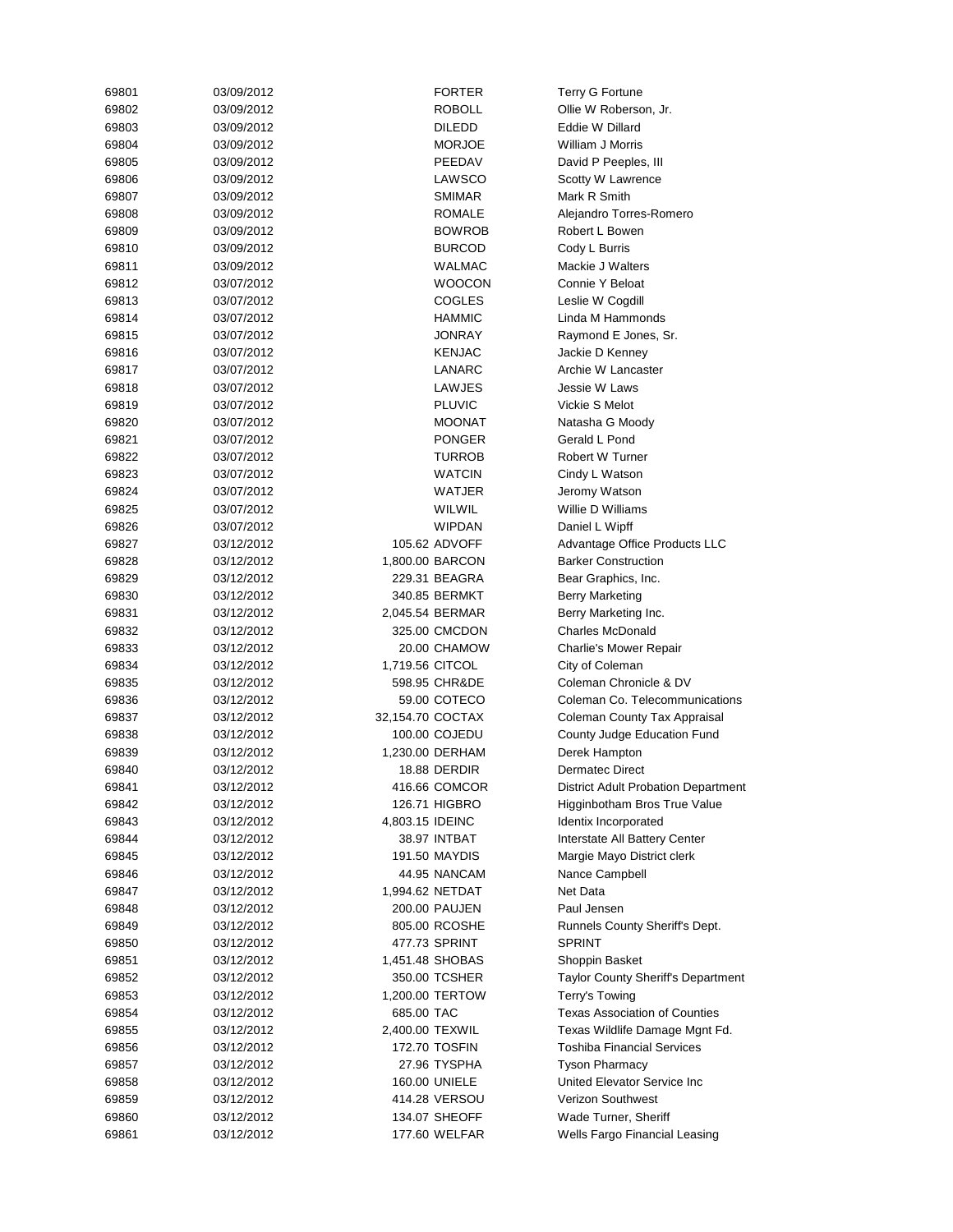| 69862 | 03/12/2012 | 283.27 WESTEX   |               | West Texas Fire Extinguisher, Inc.    |
|-------|------------|-----------------|---------------|---------------------------------------|
| 69863 | 03/12/2012 | 83.42 WILTIR    |               | <b>Williams Tire Store</b>            |
| 69864 | 03/12/2012 |                 | <b>DRICON</b> | <b>Connie M Driskill</b>              |
| 69865 | 03/12/2012 |                 | <b>MCMTAM</b> | Tammy R McMillan                      |
| 69866 | 03/12/2012 |                 | <b>SANSHI</b> | Shirley C Sansing                     |
| 69869 | 03/12/2012 | 196.54 XERCOR   |               | Xerox Corporation                     |
| 69918 | 03/13/2012 | 1,314.00 CCOCLK |               | Stacey Mendoza County Clerk           |
| 69919 | 03/13/2012 | 200.00 CHAPS    |               | Coleman Heritage, Arts & Preservation |
| 69921 | 03/19/2012 | 480.87 ATMENE   |               | Atmos Energy                          |
| 69922 | 03/19/2012 | 115.22 TOUCOM   |               | <b>Touchtone Communications</b>       |
| 69924 | 03/23/2012 |                 | <b>GUETIF</b> | Tiffany D. Zirkle                     |
| 69925 | 03/23/2012 |                 | <b>BAKNAN</b> | Nancy G Baker                         |
| 69926 | 03/23/2012 |                 | <b>BERCAR</b> | Carla J Berry                         |
| 69927 | 03/23/2012 |                 | <b>BURCHR</b> | Christin D Burris                     |
| 69928 | 03/23/2012 |                 | CAMWIL        | William N Campbell                    |
| 69929 | 03/23/2012 |                 | <b>CONCHR</b> | Christine D Connelly                  |
| 69930 | 03/23/2012 |                 | <b>DUNDAV</b> | David L Dunlap                        |
| 69931 | 03/23/2012 |                 | <b>GEOJAR</b> | Jarvis M George                       |
| 69932 | 03/23/2012 |                 | <b>HARBEV</b> | <b>Beverly K Harris</b>               |
| 69933 | 03/23/2012 |                 | <b>HUDDAR</b> | Darlene A Huddle                      |
| 69934 | 03/23/2012 |                 | <b>EDWTIN</b> | Tina G Lamb                           |
| 69935 | 03/23/2012 |                 | <b>LEMCAT</b> | Cathryn R LeMay                       |
| 69936 | 03/23/2012 |                 | <b>MAYMAR</b> | Margie K Mayo                         |
| 69937 | 03/23/2012 |                 | <b>SMIPAT</b> | Patricia S McMillan                   |
| 69938 | 03/23/2012 |                 | MENSTA        | Stacey D Mendoza                      |
| 69939 | 03/23/2012 |                 | QUIDAR        | Darla R Quinney                       |
| 69940 | 03/23/2012 |                 | <b>ROSJOE</b> | Joe L Rose                            |
| 69941 | 03/23/2012 |                 | TRAJAM        | Jamie L Trammell                      |
| 69942 | 03/23/2012 |                 | <b>WATJOE</b> | Joe D Watson                          |
| 69943 | 03/23/2012 |                 | <b>BEARIC</b> | Richard L Beal                        |
| 69944 | 03/23/2012 |                 | <b>DAVBOB</b> | <b>Bobby A Davis</b>                  |
| 69945 | 03/23/2012 |                 | <b>STEJOH</b> | Johnny M Stephenson                   |
| 69946 | 03/23/2012 |                 | WALDAR        | Darrell L Walker                      |
| 69947 | 03/23/2012 |                 | <b>WILMAR</b> | Mark L Williams                       |
| 69948 | 03/23/2012 |                 | <b>CROBOB</b> | Bobby J Croft                         |
| 69949 | 03/23/2012 |                 | <b>FORTER</b> | Terry G Fortune                       |
| 69950 | 03/23/2012 |                 | <b>ROBOLL</b> | Ollie W Roberson, Jr.                 |
| 69951 | 03/23/2012 |                 | <b>DILEDD</b> | Eddie W Dillard                       |
| 69952 | 03/23/2012 |                 | <b>MORJOE</b> | William J Morris                      |
| 69953 | 03/23/2012 |                 | PEEDAV        | David P Peeples, III                  |
| 69954 | 03/23/2012 |                 | LAWSCO        | Scotty W Lawrence                     |
| 69955 | 03/23/2012 |                 | <b>SMIMAR</b> | Mark R Smith                          |
| 69956 | 03/23/2012 |                 | ROMALE        | Alejandro Torres-Romero               |
| 69957 | 03/23/2012 |                 | <b>BOWROB</b> | Robert L Bowen                        |
| 69958 | 03/23/2012 |                 | <b>BURCOD</b> | Cody L Burris                         |
| 69959 | 03/23/2012 |                 | <b>WALMAC</b> | Mackie J Walters                      |
| 69960 | 03/22/2012 |                 | <b>WOOCON</b> | Connie Y Beloat                       |
| 69961 | 03/22/2012 |                 | COGLES        | Leslie W Cogdill                      |
| 69962 | 03/22/2012 |                 | <b>HAMMIC</b> | Linda M Hammonds                      |
| 69963 | 03/22/2012 |                 | JONRAY        | Raymond E Jones, Sr.                  |
| 69964 | 03/22/2012 |                 | KENJAC        | Jackie D Kenney                       |
| 69965 | 03/22/2012 |                 | LANARC        | Archie W Lancaster                    |
| 69966 | 03/22/2012 |                 | LAWJES        | Jessie W Laws                         |
| 69967 | 03/22/2012 |                 | <b>PLUVIC</b> | Vickie S Melot                        |
| 69968 | 03/22/2012 |                 | <b>MOONAT</b> | Natasha G Moody                       |
|       |            |                 |               |                                       |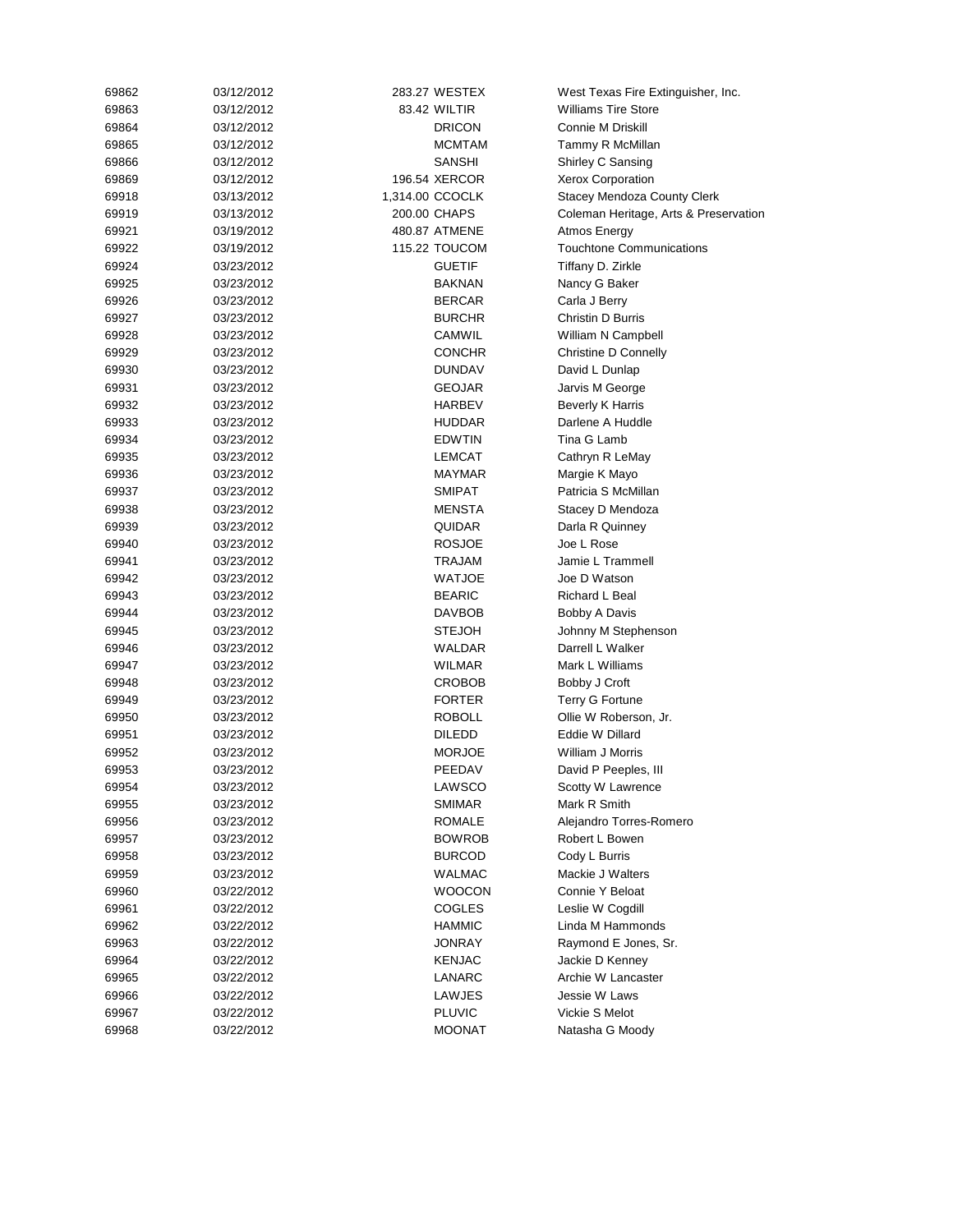|                |                          | 9,973.12  |                                | <b>Retirement Contributions</b>                                 |
|----------------|--------------------------|-----------|--------------------------------|-----------------------------------------------------------------|
|                |                          | 5,872.52  |                                | Payroll Taxes                                                   |
|                |                          | 62,504.76 |                                | Payroll                                                         |
| 70034          | 03/27/2012               |           | 75.00 VALFIR                   | Valera Fire Department                                          |
| 70033          | 03/27/2012               |           | 500.00 TAYCOU                  | Taylor County Juvenile Probation                                |
| 70032          | 03/27/2012               |           | 75.00 TALFIR                   | Talpa Fire Department                                           |
| 70031          | 03/27/2012               |           | 75.00 SOUCOL                   | South Coleman County Fire Dept                                  |
| 70030          | 03/27/2012               |           | 200.00 SANVOL                  | Santa Anna Volunteer Fire                                       |
| 70029          | 03/27/2012               |           | 75.00 NOVFIR                   | Rough Creek Fire Department                                     |
| 70028          | 03/27/2012               |           | 300.00 MENHEA                  | Mental Health and Retardation                                   |
| 70027          | 03/27/2012               |           | 500.00 HEAHEM                  | Law Office of Heath Hemphill PC                                 |
| 70026          | 03/27/2012               |           | 75.00 LAKCOL                   | Lake Coleman VFD                                                |
| 70025          | 03/27/2012               |           | 400.00 JOHWEE                  | John Weeks                                                      |
| 70024          | 03/27/2012               |           | 500.00 JOHPEA                  | John Pearce                                                     |
| 70023          | 03/27/2012               |           | 75.00 GLCOVE                   | Glen Cove Volunteer Fire Dept.                                  |
| 70022          | 03/27/2012               |           | 150.00 CONVAL                  | Concho Valley Regional Food                                     |
| 70021          | 03/27/2012               |           | 75.00 COMSHO                   | Comanche Shores Fire Dept.                                      |
| 70020          | 03/27/2012               |           | 5,300.00 CITCOL                | City of Coleman                                                 |
| 70019          | 03/27/2012               |           | 50.00 COLFOO                   | <b>Christian Family Ministries</b>                              |
| 70018          | 03/27/2012               |           | 150.00 BURFIR                  | Burkett Fire Dept.                                              |
| 70008          | 03/26/2012               |           | <b>SANSHI</b>                  | Shirley C Sansing                                               |
| 70007          | 03/26/2012               |           | <b>MCMTAM</b>                  | Tammy R McMillan                                                |
| 70006          | 03/26/2012               |           | <b>DRICON</b>                  | Connie M Driskill                                               |
| 70005          | 03/26/2012<br>03/26/2012 |           | 115.94 XERCOR                  | Xerox Corporation                                               |
| 70004          |                          |           | 140.00 WESPUB                  | West Group Payment Center                                       |
| 70003          | 03/26/2012               |           | 46.00 WADTUR                   | Wade Turner                                                     |
| 70002          | 03/26/2012               |           | 1,282.93 VERSOU                | Verizon Southwest                                               |
| 70001          | 03/26/2012               |           | 84.80 STACOF                   | <b>Standard Coffee Service</b>                                  |
| 70000          | 03/26/2012               |           | 90.00 POMAST                   | Postmaster                                                      |
| 69999          | 03/26/2012               |           | 200.00 PAUJEN                  | Paul Jensen                                                     |
| 69998          | 03/26/2012               |           | 728.05 JOJONE                  | Norma Jo Jones                                                  |
| 69997          | 03/26/2012               |           | 7.80 MAYDIS                    | Margie Mayo District clerk                                      |
| 69996          | 03/26/2012               |           | 228.89 KIROFF                  | Kirbo's Office Systems                                          |
| 69995          | 03/26/2012               |           | 57.72 CHACHA                   | Judge Charles Chapman                                           |
| 69994          | 03/26/2012               |           | 325.00 JENCAS                  | Jenny Henley                                                    |
| 69993          | 03/26/2012               |           | 40.00 COLMED                   | <b>Coleman Medical Associates</b>                               |
| 69991<br>69992 | 03/26/2012               |           | 3,500.00 COCOME                | <b>Charles McDonald</b><br><b>Coleman County Medical Center</b> |
| 69990          | 03/26/2012<br>03/26/2012 |           | 159.22 WOLPAK<br>783.34 CMCDON | Charles L. Wolfe & Assoc.                                       |
| 69989          | 03/26/2012               |           | 3,156.51 CARSER                | <b>Card Service Center</b>                                      |
| 69988          | 03/26/2012               |           | 704.13 BILLOW                  | Billy G. Lowe                                                   |
| 69987          | 03/26/2012               |           | 431.11 BENKEI                  | Ben E. Keith Company                                            |
| 69986          | 03/26/2012               |           | 482.75 BEAGRA                  | Bear Graphics, Inc.                                             |
| 69985          | 03/26/2012               |           | 100.27 ADVOFF                  | Advantage Office Products LLC                                   |
| 69984          | 03/26/2012               |           | 478.70 ACCPLU                  | <b>Accuracy Plus Reporting</b>                                  |
| 69983          | 03/22/2012               |           | 98.00 CHIWEL                   | Coleman County Child Welfare                                    |
| 69982          | 03/22/2012               |           | 28.00 ZZMISC                   | Jimmy W. Brinson                                                |
| 69981          | 03/22/2012               |           | 28.00 ZZMISC                   | Douglas Mack Watson                                             |
| 69980          | 03/22/2012               |           | 28.00 ZZMISC                   | Vicky Reline                                                    |
| 69979          | 03/22/2012               |           | 28.00 ZZMISC                   | <b>Gregory Percival</b>                                         |
| 69978          | 03/22/2012               |           | 28.00 ZZMISC                   | James Irwin                                                     |
| 69977          | 03/22/2012               |           | 28.00 ZZMISC                   | Gary A. Castleberry                                             |
| 69976          | 03/22/2012               |           | 28.00 ZZMISC                   | Shirley J. Bethel                                               |
| 69975          | 03/22/2012               |           | 28.00 ZZMISC                   | Jim McAnally                                                    |
| 69974          | 03/22/2012               |           | <b>WIPDAN</b>                  | Daniel L Wipff                                                  |
| 69973          | 03/22/2012               |           | WILWIL                         | Willie D Williams                                               |
| 69972          | 03/22/2012               |           | WATJER                         | Jeromy Watson                                                   |
| 69971          | 03/22/2012               |           | WATCIN                         | Cindy L Watson                                                  |
| 69970          | 03/22/2012               |           | TURROB                         | Robert W Turner                                                 |
| 69969          | 03/22/2012               |           | <b>PONGER</b>                  | Gerald L Pond                                                   |